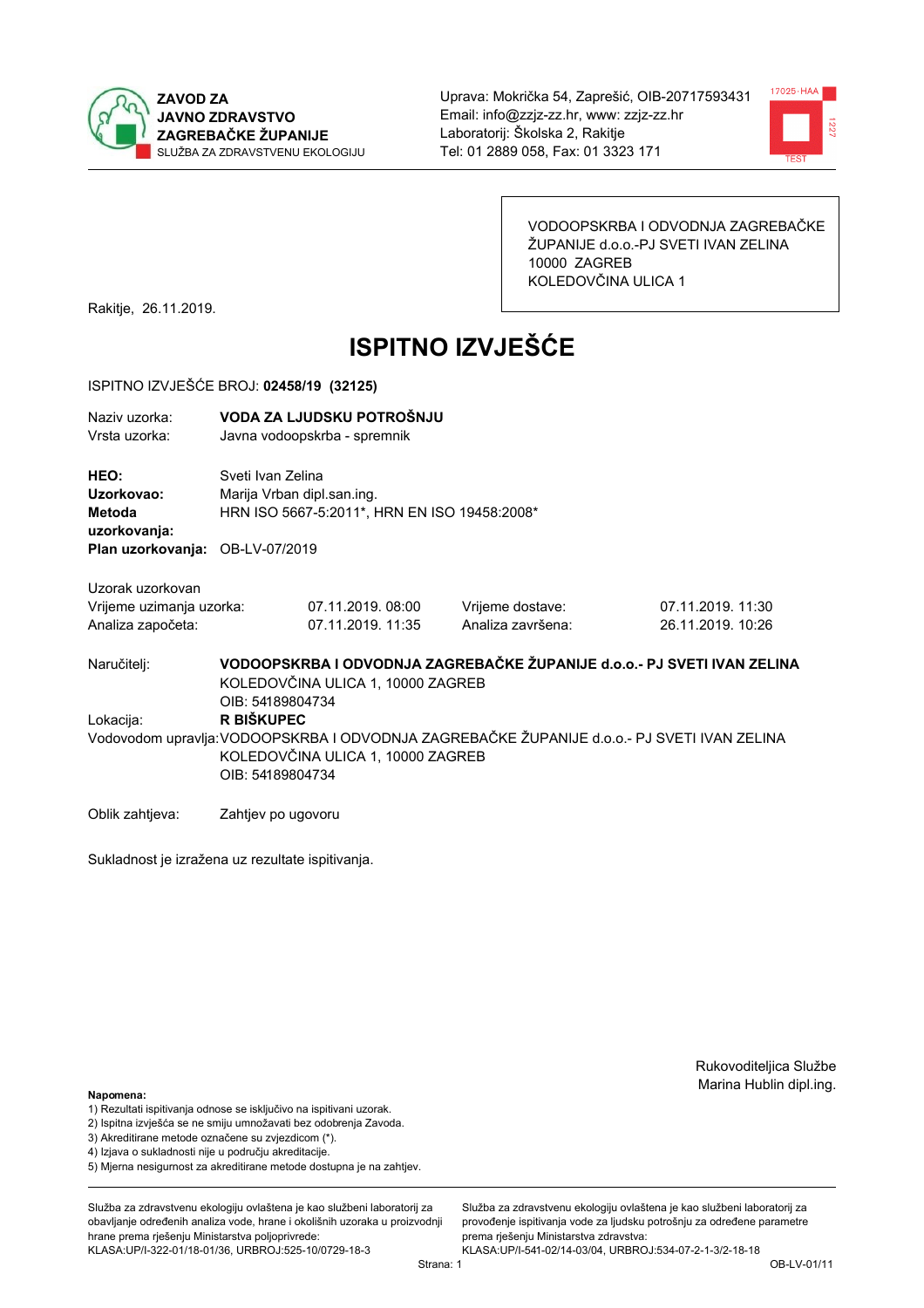### **REZULTATI ISPITIVANJA:**

Ispitno izviešće rezultat je elektroničke obrade podataka te je punovažeće bez žiga i potpisa

| Pokazatelj                | <b>Metoda</b>                                                                                       | <b>MJ</b>                        | Rezultatt | MDK**         | <b>Sukladno</b> |  |
|---------------------------|-----------------------------------------------------------------------------------------------------|----------------------------------|-----------|---------------|-----------------|--|
| Aluminij (Al)             | HRN EN ISO 17294-2:2016                                                                             | µg/L                             | 72,8      | 200           | DA              |  |
| je u arhivi Zavoda.       | Analizu aluminija izvršio Hrvatski zavod za javno zdravstvo. Ispitno izvješće br. 197798 pohranjeno |                                  |           |               |                 |  |
| Temperatura               | Standard Methods 21st Ed.<br>2005.2550B                                                             | $^{\circ}$ C                     | 11,6      | 25            | DA              |  |
| Slobodni rezidualni klor  | HRN EN ISO 7393-2:2018                                                                              | $mg/L$ Cl <sub>2</sub>           | 0,32      | 0,5           | DA              |  |
| Boja                      | HRN EN ISO 7887:2012                                                                                | mg/L Pt/Co skale                 | < 5       | 20            | DA              |  |
| Mutnoća                   | HRN EN ISO 7027-1:2016*                                                                             | NTU jedinica                     | 2,3       | 4             | DA              |  |
| Miris                     | HRN EN 1622:2008                                                                                    |                                  | bez       | bez           | DA              |  |
| <b>Okus</b>               | HRN EN 1622:2008                                                                                    |                                  | bez       | bez           | DA              |  |
| pH                        | HRN EN ISO 10523:2012*                                                                              | pH jedinica                      | 7,4       | $6, 5 - 9, 5$ | DA              |  |
| Temp.pri određivanju pH   |                                                                                                     | $\overline{C}$                   | 16,1      |               |                 |  |
| Elektrovodljivost         | HRN EN 27888:2008*                                                                                  | $\mu$ Scm <sup>-1</sup> pri 20°C | 438       | 2.500         | DA              |  |
| Utrošak KMnO <sub>4</sub> | HRN EN ISO 8467:2001                                                                                | $mg/L$ O <sub>2</sub>            | 2,4       | 5             | DA              |  |
| Kloridi                   | HRN EN ISO 10304-1:2009*                                                                            | mg/L CI                          | 5,0       | 250           | DA              |  |
| Nitriti                   | HRN EN ISO 10304-1:2009                                                                             | mg/L $(NO2)$                     | < 0,050   | 0,5           | DA              |  |
| Nitrati                   | HRN EN ISO 10304-1:2009*                                                                            | mg/L $(NO_{3})$                  | 3,9       | 50            | DA              |  |
| Amonij                    | HRN ISO 7150-1:1998*                                                                                | mg/L (NH                         | < 0.05    | 0,5           | DA              |  |

trezultat izražen kao manje od (<) odnosi se na granicu kvantifikacije

\*\*maksimalno dozvoljena koncentracija

#### Izjava o sukladnosti

Prema ispitanim parametrima uzorak vode JE SUKLADAN zahtjevima članka 5. Zakona o vodi za ljudsku potrošnju (NN 56/2013, 64/2015, 104/2017, 115/2018) i priloga I Pravilnika o parametrima sukladnosti, metodama analize, monitoringu i planovima sigurnosti vode za ljudsku potrošnju te načinu vođenja registra pravnih osoba koje obavljaju djelatnost javne vodoopskrbe (NN 125/2017).

> Voditeljica Odsjeka Nikolina Ciban dipl.ing.

## Odsjek za mikrobiološka ispitivanja voda

### **REZULTATI ISPITIVANJA:**

Ispitno izvješće rezultat je elektroničke obrade podataka te je punovažeće bez žiga i potpisa

| Pokazatelj                                                                                                                                         | <b>Metoda</b>           | <b>MJ</b>   | <b>Rezultat</b> | $MDK**$  | <b>Sukladno</b> |  |
|----------------------------------------------------------------------------------------------------------------------------------------------------|-------------------------|-------------|-----------------|----------|-----------------|--|
| Clostridium perfringens                                                                                                                            | HRN EN ISO 14189:2016*  | cfu/100mL   |                 | 0        | DA              |  |
| Analizu parametra Clostridium perfringens izvršio Hrvatski zavod za javno zdravstvo. Ispitno<br>izvješće br. 197798 pohranjeno je u arhivi Zavoda. |                         |             |                 |          |                 |  |
| Ukupni koliformi                                                                                                                                   | HRN EN ISO 9308-1:2014* | broj/100 mL | < 1             | 0        | DA              |  |
| Escherichia coli                                                                                                                                   | HRN EN ISO 9308-1:2014* | broj/100 mL | < 1             | $\Omega$ | DA              |  |
| Enterokoki                                                                                                                                         | HRN EN ISO 7899-2:2000* | broj/100 mL | $\leq 1$        | $\Omega$ | DA              |  |
| Pseudomonas aeruginosa                                                                                                                             | HRN EN ISO 16266:2008*  | broj/100 mL | $\leq 1$        | 0        | DA              |  |
| Aerobne bakt -36 C/48h                                                                                                                             | HRN EN ISO 6222:2000*   | broj/1 mL   | 31              | 100      | DA              |  |
| Aerobne bakt -22°C/72h                                                                                                                             | HRN EN ISO 6222:2000*   | broj/1 mL   | 49              | 100      | DA              |  |

\*\*maksimalno dozvoliena koncentracija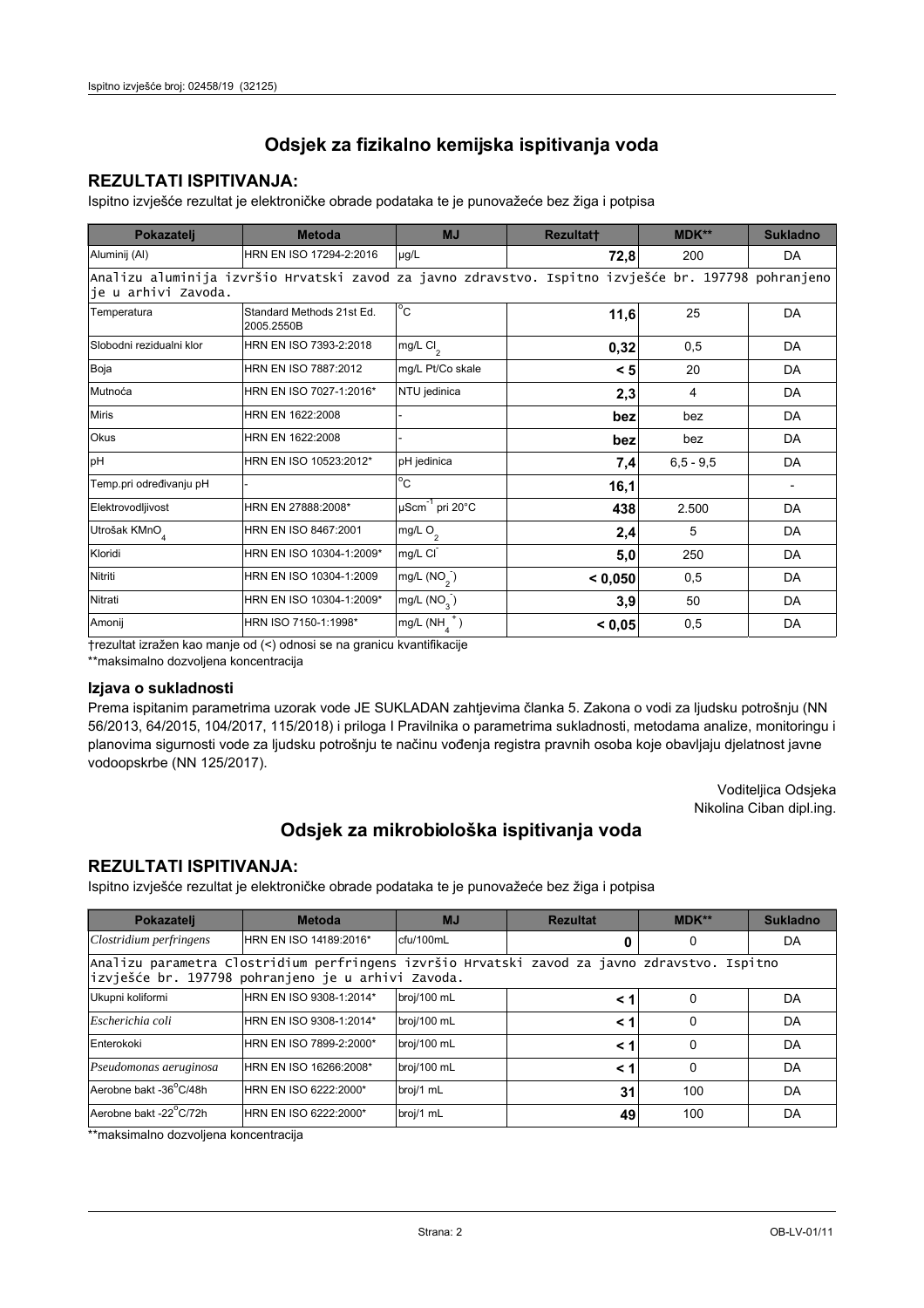#### Izjava o sukladnosti

Prema ispitanim parametrima uzorak vode JE SUKLADAN zahtjevima članka 5. Zakona o vodi za ljudsku potrošnju (NN 56/2013, 64/2015, 104/2017, 115/2018) i priloga I Pravilnika o parametrima sukladnosti, metodama analize, monitoringu i planovima sigurnosti vode za ljudsku potrošnju te načinu vođenja registra pravnih osoba koje obavljaju djelatnost javne vodoopskrbe (NN 125/2017).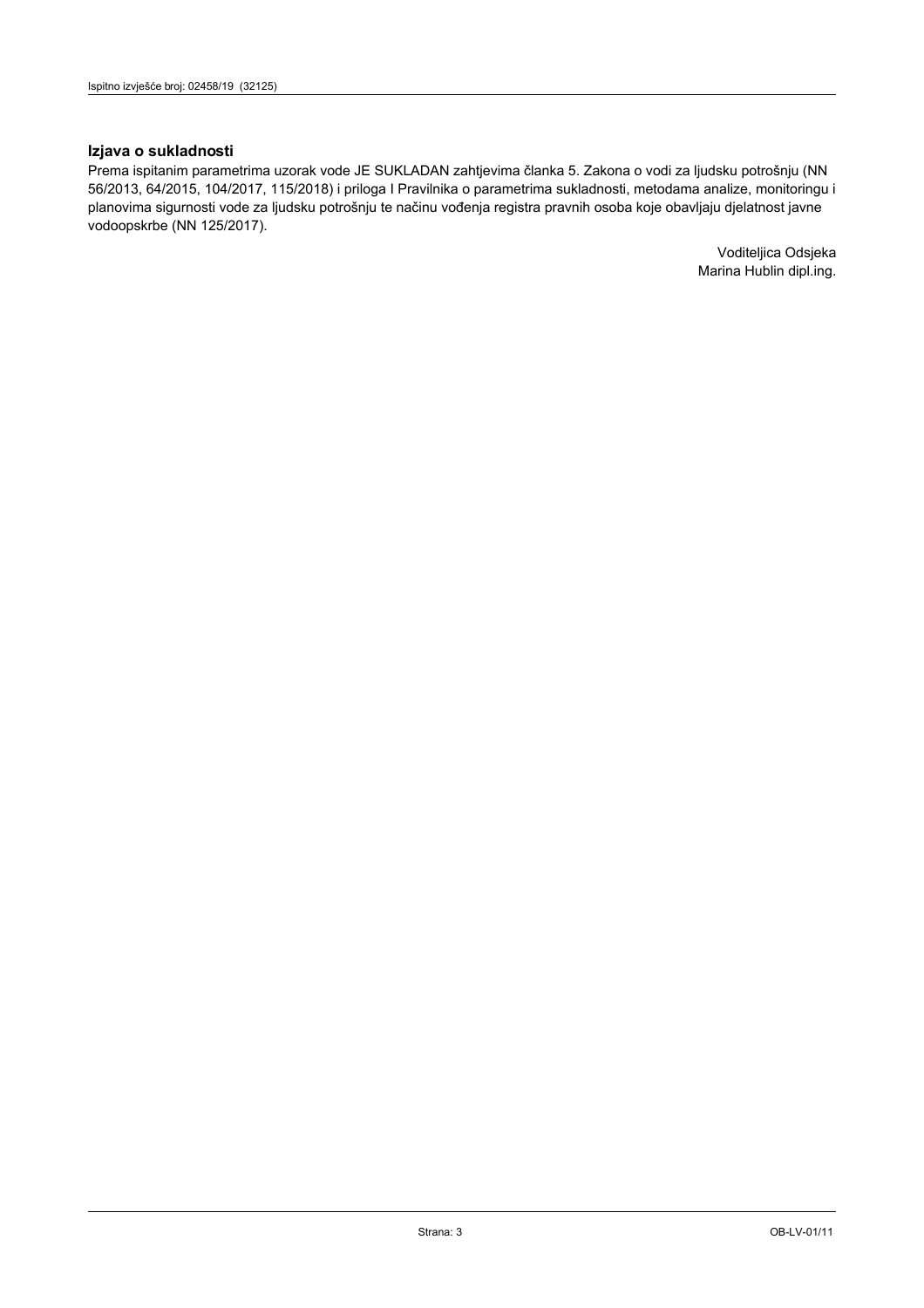



VODOOPSKRBA I ODVODNJA ZAGREBAČKE ŽUPANIJE d.o.o.-PJ SVETI IVAN ZELINA 10000 ZAGREB KOLEDOVČINA ULICA 1

Rakitje, 11.11.2019.

# **ISPITNO IZVJEŠĆE**

#### ISPITNO IZVJEŠĆE BROJ: 02459/19 (32126)

| Naziv uzorka:                   |                    | VODA ZA LJUDSKU POTROŠNJU                    |                   |                                                                                             |  |  |
|---------------------------------|--------------------|----------------------------------------------|-------------------|---------------------------------------------------------------------------------------------|--|--|
| Vrsta uzorka:                   |                    | Javna vodoopskrba - razvodni sustav          |                   |                                                                                             |  |  |
| HEO:                            |                    | Sveti Ivan Zelina                            |                   |                                                                                             |  |  |
| Uzorkovao:                      |                    | Marija Vrban dipl.san.ing.                   |                   |                                                                                             |  |  |
| <b>Metoda</b>                   |                    | HRN ISO 5667-5:2011*, HRN EN ISO 19458:2008* |                   |                                                                                             |  |  |
| uzorkovanja:                    |                    |                                              |                   |                                                                                             |  |  |
| Plan uzorkovanja: OB-LV-07/2019 |                    |                                              |                   |                                                                                             |  |  |
| Uzorak uzorkovan                |                    |                                              |                   |                                                                                             |  |  |
| Vrijeme uzimanja uzorka:        |                    | 07.11.2019. 08:20                            | Vrijeme dostave:  | 07.11.2019. 11:30                                                                           |  |  |
| Analiza započeta:               |                    | 07.11.2019. 11:36                            | Analiza završena: | 11.11.2019. 08:33                                                                           |  |  |
| Naručitelj:                     |                    |                                              |                   | VODOOPSKRBA I ODVODNJA ZAGREBAČKE ŽUPANIJE d.o.o.- PJ SVETI IVAN ZELINA                     |  |  |
|                                 |                    | KOLEDOVČINA ULICA 1, 10000 ZAGREB            |                   |                                                                                             |  |  |
|                                 | OIB: 54189804734   |                                              |                   |                                                                                             |  |  |
| Lokacija:                       |                    | SLAVINA U TRGOVINI, NESPEŠ 5, NESPEŠ         |                   |                                                                                             |  |  |
|                                 |                    |                                              |                   | Vodovodom upravlja: VODOOPSKRBA I ODVODNJA ZAGREBAČKE ŽUPANIJE d.o.o.- PJ SVETI IVAN ZELINA |  |  |
|                                 |                    | KOLEDOVČINA ULICA 1, 10000 ZAGREB            |                   |                                                                                             |  |  |
|                                 | OIB: 54189804734   |                                              |                   |                                                                                             |  |  |
|                                 |                    |                                              |                   |                                                                                             |  |  |
| Oblik zahtieva:                 | Zahtjev po ugovoru |                                              |                   |                                                                                             |  |  |

Sukladnost je izražena uz rezultate ispitivanja.

Rukovoditeljica Službe Marina Hublin dipl.ing.

#### Napomena:

- 1) Rezultati ispitivanja odnose se isključivo na ispitivani uzorak.
- 2) Ispitna izvješća se ne smiju umnožavati bez odobrenja Zavoda.
- 3) Akreditirane metode označene su zvjezdicom (\*).
- 4) Iziava o sukladnosti nije u području akreditacije.
- 5) Mjerna nesigurnost za akreditirane metode dostupna je na zahtjev.

Služba za zdravstvenu ekologiju ovlaštena je kao službeni laboratorij za obavlianie određenih analiza vode, hrane i okolišnih uzoraka u proizvodniji hrane prema rješenju Ministarstva poljoprivrede: KLASA:UP/I-322-01/18-01/36, URBROJ:525-10/0729-18-3

Služba za zdravstvenu ekologiju ovlaštena je kao službeni laboratorij za provođenie ispitivania vode za liudsku potrošniu za određene parametre prema rješenju Ministarstva zdravstva:

KLASA:UP/I-541-02/14-03/04, URBROJ:534-07-2-1-3/2-18-18 Strana: 1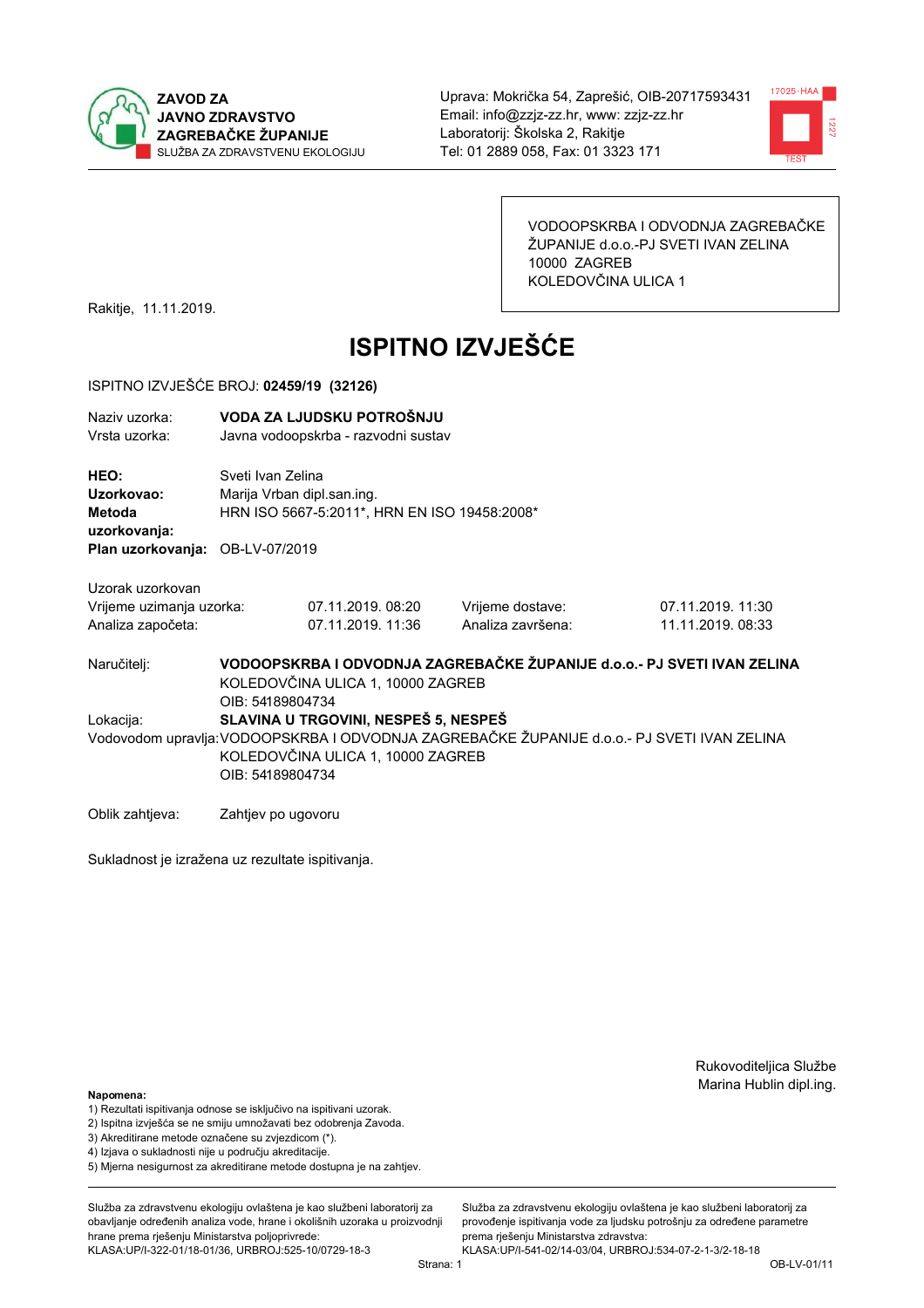## **REZULTATI ISPITIVANJA:**

Ispitno izviešće rezultat je elektroničke obrade podataka te je punovažeće bez žiga i potpisa

| Pokazatelj                | <b>Metoda</b>                           | <b>MJ</b>                   | <b>Rezultatt</b> | MDK**         | <b>Sukladno</b> |
|---------------------------|-----------------------------------------|-----------------------------|------------------|---------------|-----------------|
| Temperatura               | Standard Methods 21st Ed.<br>2005.2550B | $^{\circ}$ C                | 14,4             | 25            | DA              |
| Slobodni rezidualni klor  | HRN EN ISO 7393-2:2018                  | mg/L Cl <sub>2</sub>        | 0,18             | 0,5           | DA              |
| Boja                      | HRN EN ISO 7887:2012                    | mg/L Pt/Co skale            | < 5              | 20            | DA              |
| Mutnoća                   | HRN EN ISO 7027-1:2016*                 | NTU jedinica                | 0,58             | 4             | DA              |
| <b>Miris</b>              | HRN EN 1622:2008                        |                             | bez              | bez           | DA              |
| <b>Okus</b>               | HRN EN 1622:2008                        |                             | bez              | bez           | DA              |
| pH                        | HRN EN ISO 10523:2012*                  | pH jedinica                 | 7,6              | $6, 5 - 9, 5$ | DA              |
| Temp.pri određivanju pH   |                                         | $\overline{C}$              | 15,1             |               |                 |
| Elektrovodljivost         | HRN EN 27888:2008*                      | µScm <sup>-1</sup> pri 20°C | 490              | 2.500         | DA              |
| Utrošak KMnO <sub>4</sub> | HRN EN ISO 8467:2001                    | mg/L O <sub>2</sub>         | 0,6              | 5             | DA              |
| Kloridi                   | HRN EN ISO 10304-1:2009*                | mg/L CI                     | 6,8              | 250           | DA              |
| Nitriti                   | HRN EN ISO 10304-1:2009                 | mg/L $(NO2)$                | < 0,050          | 0,5           | DA              |
| Nitrati                   | HRN EN ISO 10304-1:2009*                | mg/L $(NO3)$                | 6,4              | 50            | DA              |
| Amonij                    | HRN ISO 7150-1:1998*                    | mg/L (NH                    | < 0,05           | 0,5           | DA              |

trezultat izražen kao manje od (<) odnosi se na granicu kvantifikacije

\*\*maksimalno dozvoljena koncentracija

#### Izjava o sukladnosti

Prema ispitanim parametrima uzorak vode JE SUKLADAN zahtievima članka 5. Zakona o vodi za ljudsku potrošnju (NN 56/2013, 64/2015, 104/2017, 115/2018) i priloga I Pravilnika o parametrima sukladnosti, metodama analize, monitoringu i planovima sigurnosti vode za ljudsku potrošnju te načinu vođenja registra pravnih osoba koje obavljaju djelatnost javne vodoopskrbe (NN 125/2017).

> Voditeljica Odsjeka Nikolina Ciban dipl.ing.

# Odsjek za mikrobiološka ispitivanja voda

## **REZULTATI ISPITIVANJA:**

Ispitno izvješće rezultat je elektroničke obrade podataka te je punovažeće bez žiga i potpisa

| Pokazatelj             | <b>Metoda</b>           | <b>MJ</b>   | <b>Rezultat</b> | <b>MDK**</b> | <b>Sukladno</b> |
|------------------------|-------------------------|-------------|-----------------|--------------|-----------------|
| Ukupni koliformi       | HRN EN ISO 9308-1:2014* | broj/100 mL |                 | 0            | DA              |
| Escherichia coli       | HRN EN ISO 9308-1:2014* | broj/100 mL | < 1             | 0            | DA              |
| Enterokoki             | HRN EN ISO 7899-2:2000* | broj/100 mL | < '             | 0            | DA              |
| Pseudomonas aeruginosa | HRN EN ISO 16266:2008*  | broj/100 mL | < 1             | 0            | DA              |
| Aerobne bakt -36 C/48h | HRN EN ISO 6222:2000*   | broj/1 mL   | 31              | 100          | DA              |
| Aerobne bakt -22°C/72h | HRN EN ISO 6222:2000*   | broj/1 mL   | 49              | 100          | DA              |

\*\*maksimalno dozvoljena koncentracija

#### Izjava o sukladnosti

Prema ispitanim parametrima uzorak vode JE SUKLADAN zahtjevima članka 5. Zakona o vodi za ljudsku potrošnju (NN 56/2013, 64/2015, 104/2017, 115/2018) i priloga I Pravilnika o parametrima sukladnosti, metodama analize, monitoringu i planovima sigurnosti vode za ljudsku potrošnju te načinu vođenja registra pravnih osoba koje obavljaju djelatnost javne vodoopskrbe (NN 125/2017).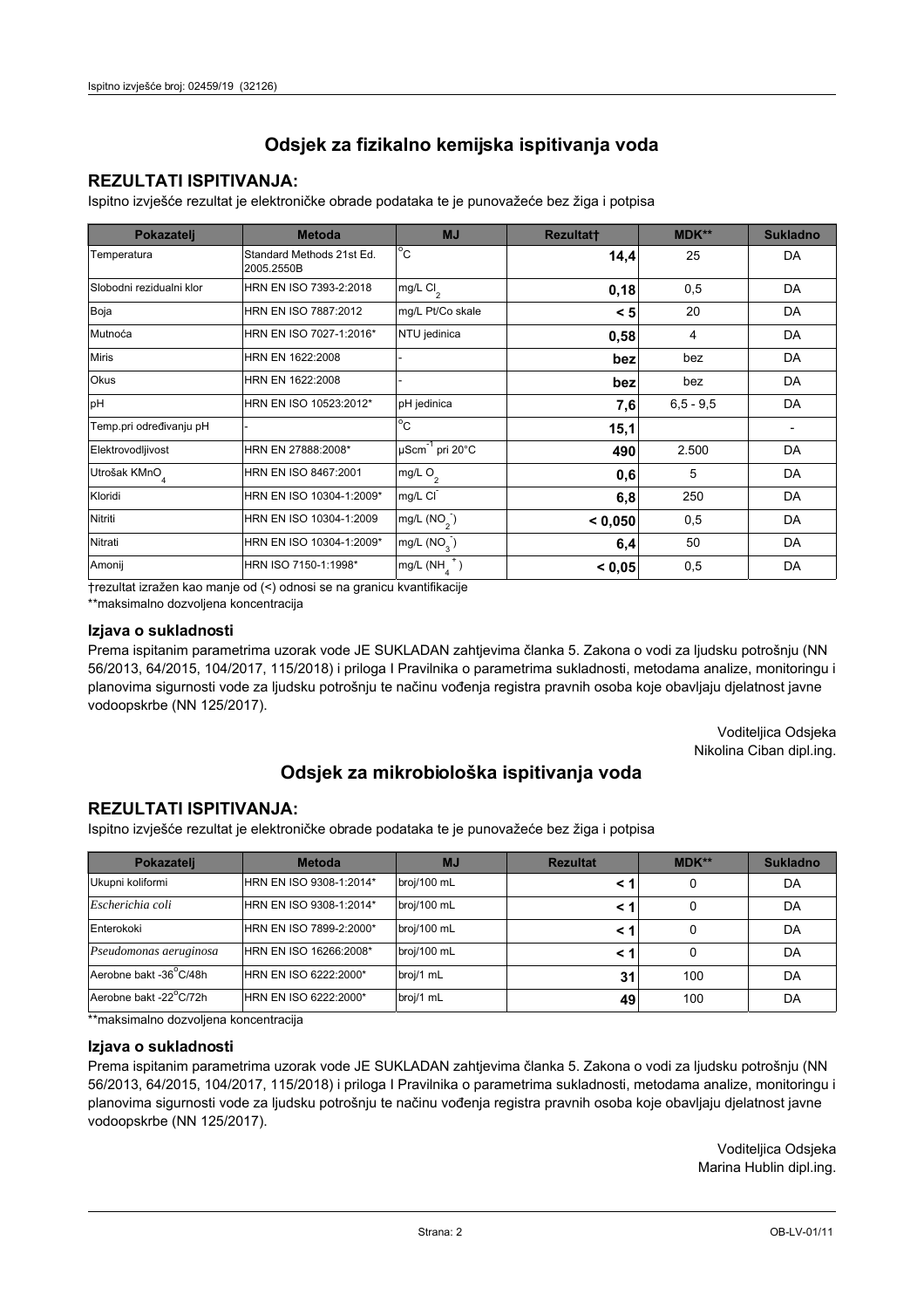



VODOOPSKRBA I ODVODNJA ZAGREBAČKE ŽUPANIJE d.o.o.-PJ SVETI IVAN ZELINA 10000 ZAGREB KOLEDOVČINA ULICA 1

Rakitje, 11.11.2019.

# **ISPITNO IZVJEŠĆE**

#### ISPITNO IZVJEŠĆE BROJ: 02460/19 (32127)

| Naziv uzorka:<br>Vrsta uzorka:                      | VODA ZA LJUDSKU POTROŠNJU<br>Javna vodoopskrba - razvodni sustav |                                                                                                              |                   |                                                                                              |  |  |
|-----------------------------------------------------|------------------------------------------------------------------|--------------------------------------------------------------------------------------------------------------|-------------------|----------------------------------------------------------------------------------------------|--|--|
| HEO:<br>Uzorkovao:<br><b>Metoda</b><br>uzorkovanja: |                                                                  | Sveti Ivan Zelina<br>Marija Vrban dipl.san.ing.<br>HRN ISO 5667-5:2011*, HRN EN ISO 19458:2008*              |                   |                                                                                              |  |  |
| Plan uzorkovanja: OB-LV-07/2019                     |                                                                  |                                                                                                              |                   |                                                                                              |  |  |
| Uzorak uzorkovan                                    |                                                                  |                                                                                                              |                   |                                                                                              |  |  |
| Vrijeme uzimanja uzorka:                            |                                                                  | 07.11.2019.08:45                                                                                             | Vrijeme dostave:  | 07.11.2019. 11:30                                                                            |  |  |
| Analiza započeta:                                   |                                                                  | 07.11.2019. 11:37                                                                                            | Analiza završena: | 11.11.2019. 08:34                                                                            |  |  |
| Naručitelj:                                         | OIB: 54189804734                                                 | VODOOPSKRBA I ODVODNJA ZAGREBAČKE ŽUPANIJE d.o.o.- PJ SVETI IVAN ZELINA<br>KOLEDOVČINA ULICA 1, 10000 ZAGREB |                   |                                                                                              |  |  |
| Lokacija:                                           |                                                                  | SLAVINA U TRGOVINI, PAUKOVEČKA 17, PAUKOVEC                                                                  |                   |                                                                                              |  |  |
|                                                     |                                                                  |                                                                                                              |                   | Vodovodom upravlja: VODOOPSKRBA I ODVODNJA ZAGREBAČKE ŽUPANIJE d.o.o. - PJ SVETI IVAN ZELINA |  |  |
|                                                     |                                                                  | KOLEDOVČINA ULICA 1, 10000 ZAGREB                                                                            |                   |                                                                                              |  |  |
|                                                     | OIB: 54189804734                                                 |                                                                                                              |                   |                                                                                              |  |  |
| Oblik zahtjeva:                                     | Zahtjev po ugovoru                                               |                                                                                                              |                   |                                                                                              |  |  |

Sukladnost je izražena uz rezultate ispitivanja.

Rukovoditeljica Službe Marina Hublin dipl.ing.

#### Napomena:

- 1) Rezultati ispitivanja odnose se isključivo na ispitivani uzorak.
- 2) Ispitna izvješća se ne smiju umnožavati bez odobrenja Zavoda.
- 3) Akreditirane metode označene su zvjezdicom (\*).
- 4) Iziava o sukladnosti nije u području akreditacije.
- 5) Mjerna nesigurnost za akreditirane metode dostupna je na zahtjev.

Služba za zdravstvenu ekologiju ovlaštena je kao službeni laboratorij za obavlianie određenih analiza vode, hrane i okolišnih uzoraka u proizvodniji hrane prema rješenju Ministarstva poljoprivrede: KLASA:UP/I-322-01/18-01/36, URBROJ:525-10/0729-18-3

Služba za zdravstvenu ekologiju ovlaštena je kao službeni laboratorij za provođenie ispitivania vode za liudsku potrošniu za određene parametre prema rješenju Ministarstva zdravstva:

KLASA:UP/I-541-02/14-03/04, URBROJ:534-07-2-1-3/2-18-18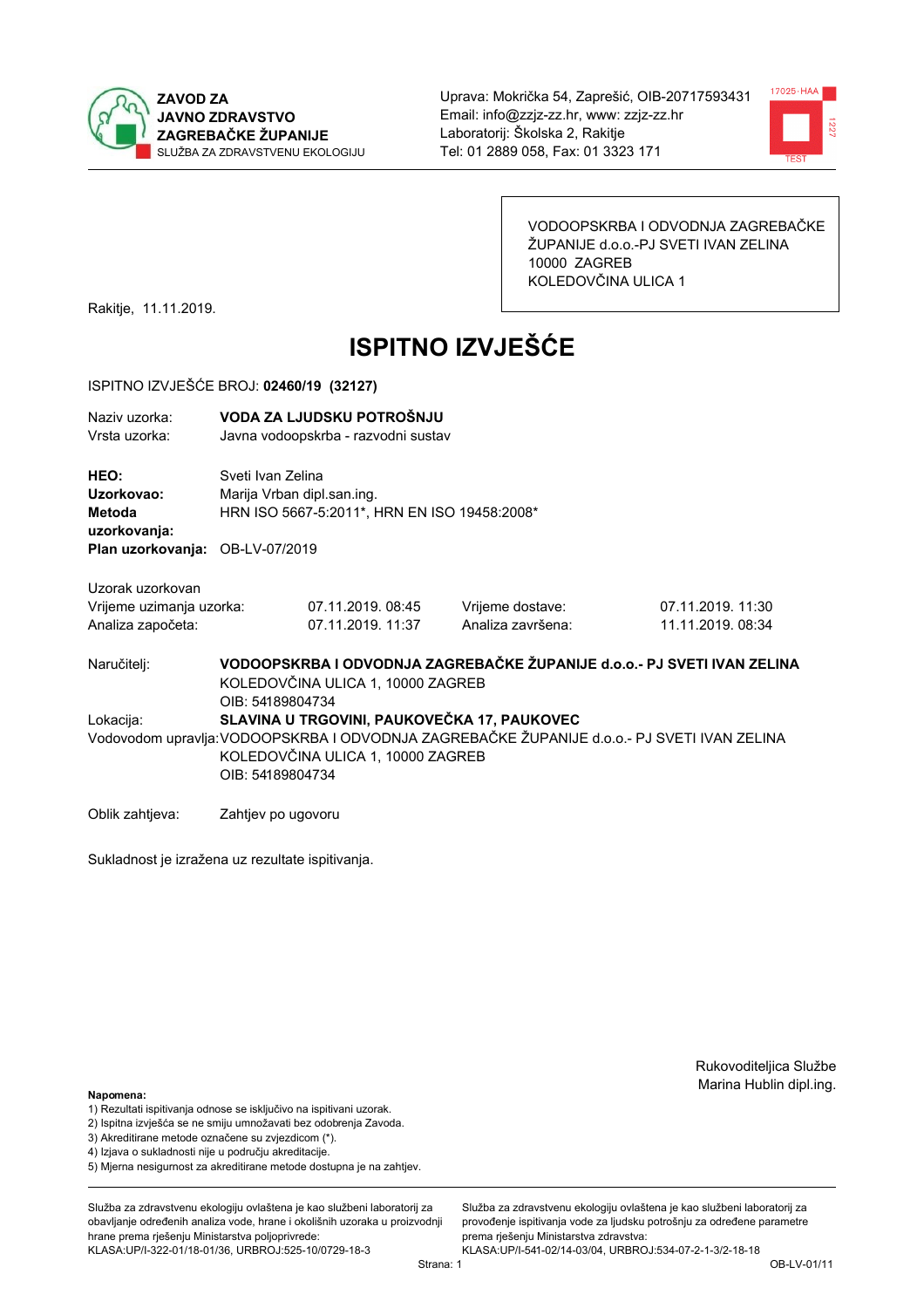## **REZULTATI ISPITIVANJA:**

Ispitno izviešće rezultat je elektroničke obrade podataka te je punovažeće bez žiga i potpisa

| Pokazatelj                | <b>Metoda</b>                           | <b>MJ</b>                   | <b>Rezultatt</b> | MDK**       | <b>Sukladno</b> |
|---------------------------|-----------------------------------------|-----------------------------|------------------|-------------|-----------------|
| Temperatura               | Standard Methods 21st Ed.<br>2005.2550B | $^{\circ}$ C                | 15               | 25          | DA              |
| Slobodni rezidualni klor  | HRN EN ISO 7393-2:2018                  | mg/L $Cl2$                  | 0,09             | 0,5         | DA              |
| Boja                      | HRN EN ISO 7887:2012                    | mg/L Pt/Co skale            | < 5              | 20          | DA              |
| Mutnoća                   | HRN EN ISO 7027-1:2016*                 | NTU jedinica                | 0,52             | 4           | DA              |
| <b>Miris</b>              | HRN EN 1622:2008                        |                             | bez              | bez         | DA              |
| Okus                      | HRN EN 1622:2008                        |                             | bez              | bez         | DA              |
| pH                        | HRN EN ISO 10523:2012*                  | pH jedinica                 | 7,6              | $6,5 - 9,5$ | DA              |
| Temp.pri određivanju pH   |                                         | $^{\circ}$ C                | 15,1             |             |                 |
| Elektrovodljivost         | HRN EN 27888:2008*                      | µScm <sup>-1</sup> pri 20°C | 493              | 2.500       | DA              |
| Utrošak KMnO <sub>4</sub> | HRN EN ISO 8467:2001                    | mg/L O <sub>2</sub>         | 0,7              | 5           | DA              |
| Kloridi                   | HRN EN ISO 10304-1:2009*                | mg/L CI                     | 5,8              | 250         | DA              |
| Nitriti                   | HRN EN ISO 10304-1:2009                 | mg/L $(NO2)$                | < 0,050          | 0,5         | DA              |
| Nitrati                   | HRN EN ISO 10304-1:2009*                | mg/L $(NO_{\rm q}^-)$       | 5,9              | 50          | DA              |
| Amonij                    | HRN ISO 7150-1:1998*                    | mg/L (NH                    | < 0,05           | 0,5         | DA              |

trezultat izražen kao manje od (<) odnosi se na granicu kvantifikacije

\*\*maksimalno dozvoljena koncentracija

#### Izjava o sukladnosti

Prema ispitanim parametrima uzorak vode JE SUKLADAN zahtievima članka 5. Zakona o vodi za ljudsku potrošnju (NN 56/2013, 64/2015, 104/2017, 115/2018) i priloga I Pravilnika o parametrima sukladnosti, metodama analize, monitoringu i planovima sigurnosti vode za ljudsku potrošnju te načinu vođenja registra pravnih osoba koje obavljaju djelatnost javne vodoopskrbe (NN 125/2017).

> Voditeljica Odsjeka Nikolina Ciban dipl.ing.

## Odsjek za mikrobiološka ispitivanja voda

## **REZULTATI ISPITIVANJA:**

Ispitno izvješće rezultat je elektroničke obrade podataka te je punovažeće bez žiga i potpisa

| Pokazatelj             | <b>Metoda</b>           | <b>MJ</b>   | <b>Rezultat</b> | <b>MDK**</b> | <b>Sukladno</b> |
|------------------------|-------------------------|-------------|-----------------|--------------|-----------------|
| Ukupni koliformi       | HRN EN ISO 9308-1:2014* | broj/100 mL |                 | 0            | DA              |
| Escherichia coli       | HRN EN ISO 9308-1:2014* | broj/100 mL | < 1             | 0            | DA              |
| Enterokoki             | HRN EN ISO 7899-2:2000* | broj/100 mL | < '             | 0            | DA              |
| Pseudomonas aeruginosa | HRN EN ISO 16266:2008*  | broj/100 mL | < 1             | 0            | DA              |
| Aerobne bakt -36 C/48h | HRN EN ISO 6222:2000*   | broj/1 mL   | 48              | 100          | DA              |
| Aerobne bakt -22°C/72h | HRN EN ISO 6222:2000*   | broj/1 mL   | 74              | 100          | DA              |

\*\*maksimalno dozvoljena koncentracija

#### Izjava o sukladnosti

Prema ispitanim parametrima uzorak vode JE SUKLADAN zahtjevima članka 5. Zakona o vodi za ljudsku potrošnju (NN 56/2013, 64/2015, 104/2017, 115/2018) i priloga I Pravilnika o parametrima sukladnosti, metodama analize, monitoringu i planovima sigurnosti vode za ljudsku potrošnju te načinu vođenja registra pravnih osoba koje obavljaju djelatnost javne vodoopskrbe (NN 125/2017).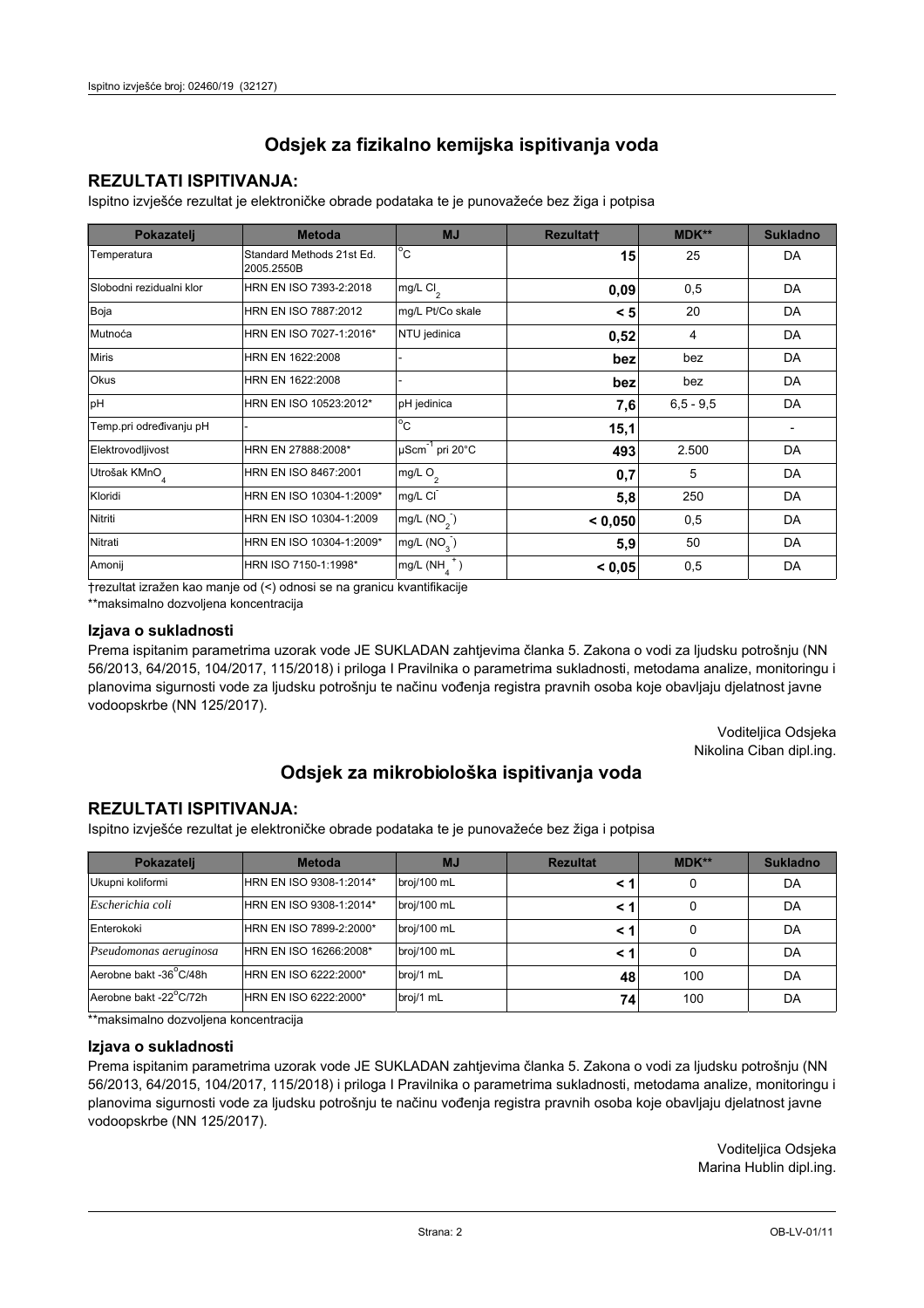



VODOOPSKRBA I ODVODNJA ZAGREBAČKE ŽUPANIJE d.o.o.-PJ SVETI IVAN ZELINA 10000 ZAGREB KOLEDOVČINA ULICA 1

Rakitje, 11.11.2019.

# **ISPITNO IZVJEŠĆE**

#### ISPITNO IZVJEŠĆE BROJ: 02461/19 (32128)

| Naziv uzorka:                   |                            | VODA ZA LJUDSKU POTROŠNJU                    |                   |                                                                                             |
|---------------------------------|----------------------------|----------------------------------------------|-------------------|---------------------------------------------------------------------------------------------|
| Vrsta uzorka:                   |                            | Javna vodoopskrba - razvodni sustav          |                   |                                                                                             |
|                                 |                            |                                              |                   |                                                                                             |
| HEO:                            | Sveti Ivan Zelina          |                                              |                   |                                                                                             |
| Uzorkovao:                      | Marija Vrban dipl.san.ing. |                                              |                   |                                                                                             |
|                                 |                            |                                              |                   |                                                                                             |
| Metoda                          |                            | HRN ISO 5667-5:2011*, HRN EN ISO 19458:2008* |                   |                                                                                             |
| uzorkovanja:                    |                            |                                              |                   |                                                                                             |
| Plan uzorkovanja: OB-LV-07/2019 |                            |                                              |                   |                                                                                             |
|                                 |                            |                                              |                   |                                                                                             |
| Uzorak uzorkovan                |                            |                                              |                   |                                                                                             |
| Vrijeme uzimanja uzorka:        |                            | 07.11.2019.09:00                             | Vrijeme dostave:  | 07.11.2019. 11:30                                                                           |
| Analiza započeta:               |                            | 07.11.2019. 11:38                            | Analiza završena: | 11.11.2019. 08:34                                                                           |
|                                 |                            |                                              |                   |                                                                                             |
| Naručitelj:                     |                            |                                              |                   | VODOOPSKRBA I ODVODNJA ZAGREBAČKE ŽUPANIJE d.o.o.- PJ SVETI IVAN ZELINA                     |
|                                 |                            | KOLEDOVČINA ULICA 1, 10000 ZAGREB            |                   |                                                                                             |
|                                 | OIB: 54189804734           |                                              |                   |                                                                                             |
|                                 |                            |                                              |                   |                                                                                             |
| Lokacija:                       |                            | SLAVINA U TRGOVINI, RADOIŠĆE 97A, RADOIŠĆE   |                   |                                                                                             |
|                                 |                            |                                              |                   | Vodovodom upravlja: VODOOPSKRBA I ODVODNJA ZAGREBAČKE ŽUPANIJE d.o.o.- PJ SVETI IVAN ZELINA |
|                                 |                            | KOLEDOVČINA ULICA 1, 10000 ZAGREB            |                   |                                                                                             |
|                                 | OIB: 54189804734           |                                              |                   |                                                                                             |
|                                 |                            |                                              |                   |                                                                                             |
| Oblik zahtjeva:                 | Zahtjev po ugovoru         |                                              |                   |                                                                                             |
|                                 |                            |                                              |                   |                                                                                             |

Sukladnost je izražena uz rezultate ispitivanja.

Rukovoditeljica Službe Marina Hublin dipl.ing.

#### Napomena:

- 1) Rezultati ispitivanja odnose se isključivo na ispitivani uzorak.
- 2) Ispitna izvješća se ne smiju umnožavati bez odobrenja Zavoda.
- 3) Akreditirane metode označene su zvjezdicom (\*).
- 4) Iziava o sukladnosti nije u području akreditacije.
- 5) Mjerna nesigurnost za akreditirane metode dostupna je na zahtjev.

Služba za zdravstvenu ekologiju ovlaštena je kao službeni laboratorij za obavlianie određenih analiza vode, hrane i okolišnih uzoraka u proizvodniji hrane prema rješenju Ministarstva poljoprivrede: KLASA:UP/I-322-01/18-01/36, URBROJ:525-10/0729-18-3

KLASA:UP/I-541-02/14-03/04, URBROJ:534-07-2-1-3/2-18-18 Strana: 1

prema rješenju Ministarstva zdravstva:

Služba za zdravstvenu ekologiju ovlaštena je kao službeni laboratorij za

provođenie ispitivania vode za liudsku potrošniu za određene parametre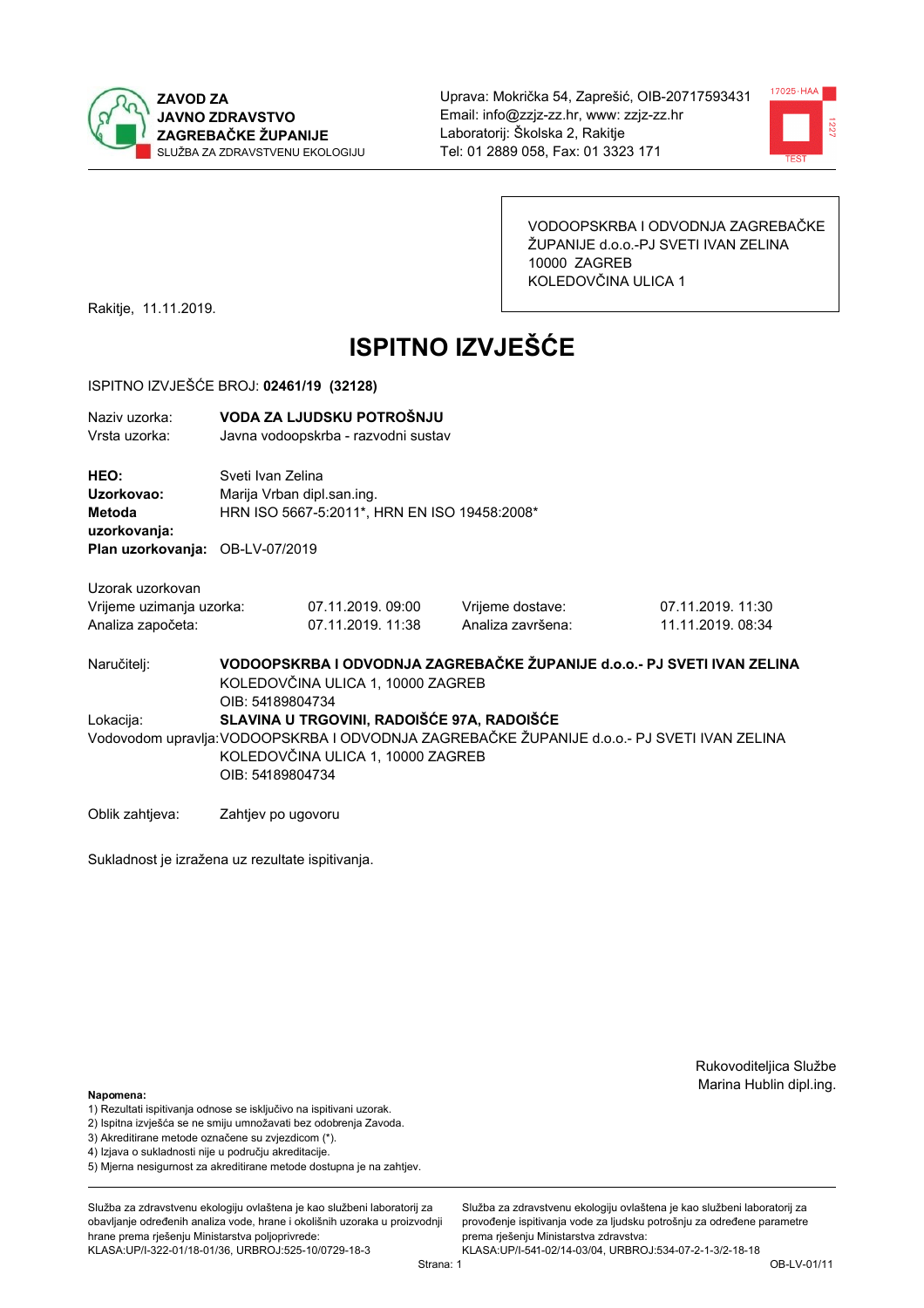## **REZULTATI ISPITIVANJA:**

Ispitno izviešće rezultat je elektroničke obrade podataka te je punovažeće bez žiga i potpisa

| Pokazatelj                | <b>Metoda</b>                           | <b>MJ</b>                   | <b>Rezultatt</b> | MDK**         | <b>Sukladno</b> |
|---------------------------|-----------------------------------------|-----------------------------|------------------|---------------|-----------------|
| Temperatura               | Standard Methods 21st Ed.<br>2005.2550B | $^{\circ}$ C                | 14,6             | 25            | DA              |
| Slobodni rezidualni klor  | HRN EN ISO 7393-2:2018                  | mg/L Cl <sub>2</sub>        | 0,08             | 0,5           | DA              |
| Boja                      | HRN EN ISO 7887:2012                    | mg/L Pt/Co skale            | < 5              | 20            | DA              |
| Mutnoća                   | HRN EN ISO 7027-1:2016*                 | NTU jedinica                | 0,24             | 4             | DA              |
| <b>Miris</b>              | HRN EN 1622:2008                        |                             | bez              | bez           | DA              |
| <b>Okus</b>               | HRN EN 1622:2008                        |                             | bez              | bez           | DA              |
| pH                        | HRN EN ISO 10523:2012*                  | pH jedinica                 | 7,5              | $6, 5 - 9, 5$ | DA              |
| Temp.pri određivanju pH   |                                         | $\overline{C}$              | 14,9             |               |                 |
| Elektrovodljivost         | HRN EN 27888:2008*                      | µScm <sup>-1</sup> pri 20°C | 497              | 2.500         | DA              |
| Utrošak KMnO <sub>4</sub> | HRN EN ISO 8467:2001                    | mg/L O <sub>2</sub>         | 0,5              | 5             | DA              |
| Kloridi                   | HRN EN ISO 10304-1:2009*                | mg/L CI                     | 5,0              | 250           | DA              |
| Nitriti                   | HRN EN ISO 10304-1:2009                 | mg/L $(NO2)$                | < 0,050          | 0,5           | DA              |
| Nitrati                   | HRN EN ISO 10304-1:2009*                | mg/L $(NO3)$                | 4,7              | 50            | DA              |
| Amonij                    | HRN ISO 7150-1:1998*                    | mg/L (NH                    | < 0,05           | 0,5           | DA              |

trezultat izražen kao manje od (<) odnosi se na granicu kvantifikacije

\*\*maksimalno dozvoljena koncentracija

#### Izjava o sukladnosti

Prema ispitanim parametrima uzorak vode JE SUKLADAN zahtievima članka 5. Zakona o vodi za ljudsku potrošnju (NN 56/2013, 64/2015, 104/2017, 115/2018) i priloga I Pravilnika o parametrima sukladnosti, metodama analize, monitoringu i planovima sigurnosti vode za ljudsku potrošnju te načinu vođenja registra pravnih osoba koje obavljaju djelatnost javne vodoopskrbe (NN 125/2017).

> Voditeljica Odsjeka Nikolina Ciban dipl.ing.

## Odsjek za mikrobiološka ispitivanja voda

### **REZULTATI ISPITIVANJA:**

Ispitno izvješće rezultat je elektroničke obrade podataka te je punovažeće bez žiga i potpisa

| Pokazatelj             | <b>Metoda</b>           | <b>MJ</b>   | <b>Rezultat</b> | <b>MDK**</b> | <b>Sukladno</b> |
|------------------------|-------------------------|-------------|-----------------|--------------|-----------------|
| Ukupni koliformi       | HRN EN ISO 9308-1:2014* | broj/100 mL |                 | 0            | DA              |
| Escherichia coli       | HRN EN ISO 9308-1:2014* | broj/100 mL | < 1             | 0            | DA              |
| Enterokoki             | HRN EN ISO 7899-2:2000* | broj/100 mL | < '             | 0            | DA              |
| Pseudomonas aeruginosa | HRN EN ISO 16266:2008*  | broj/100 mL | < 1             | 0            | DA              |
| Aerobne bakt -36 C/48h | HRN EN ISO 6222:2000*   | broj/1 mL   | 71              | 100          | DA              |
| Aerobne bakt -22°C/72h | HRN EN ISO 6222:2000*   | broj/1 mL   | 88              | 100          | DA              |

\*\*maksimalno dozvoljena koncentracija

#### Izjava o sukladnosti

Prema ispitanim parametrima uzorak vode JE SUKLADAN zahtjevima članka 5. Zakona o vodi za ljudsku potrošnju (NN 56/2013, 64/2015, 104/2017, 115/2018) i priloga I Pravilnika o parametrima sukladnosti, metodama analize, monitoringu i planovima sigurnosti vode za ljudsku potrošnju te načinu vođenja registra pravnih osoba koje obavljaju djelatnost javne vodoopskrbe (NN 125/2017).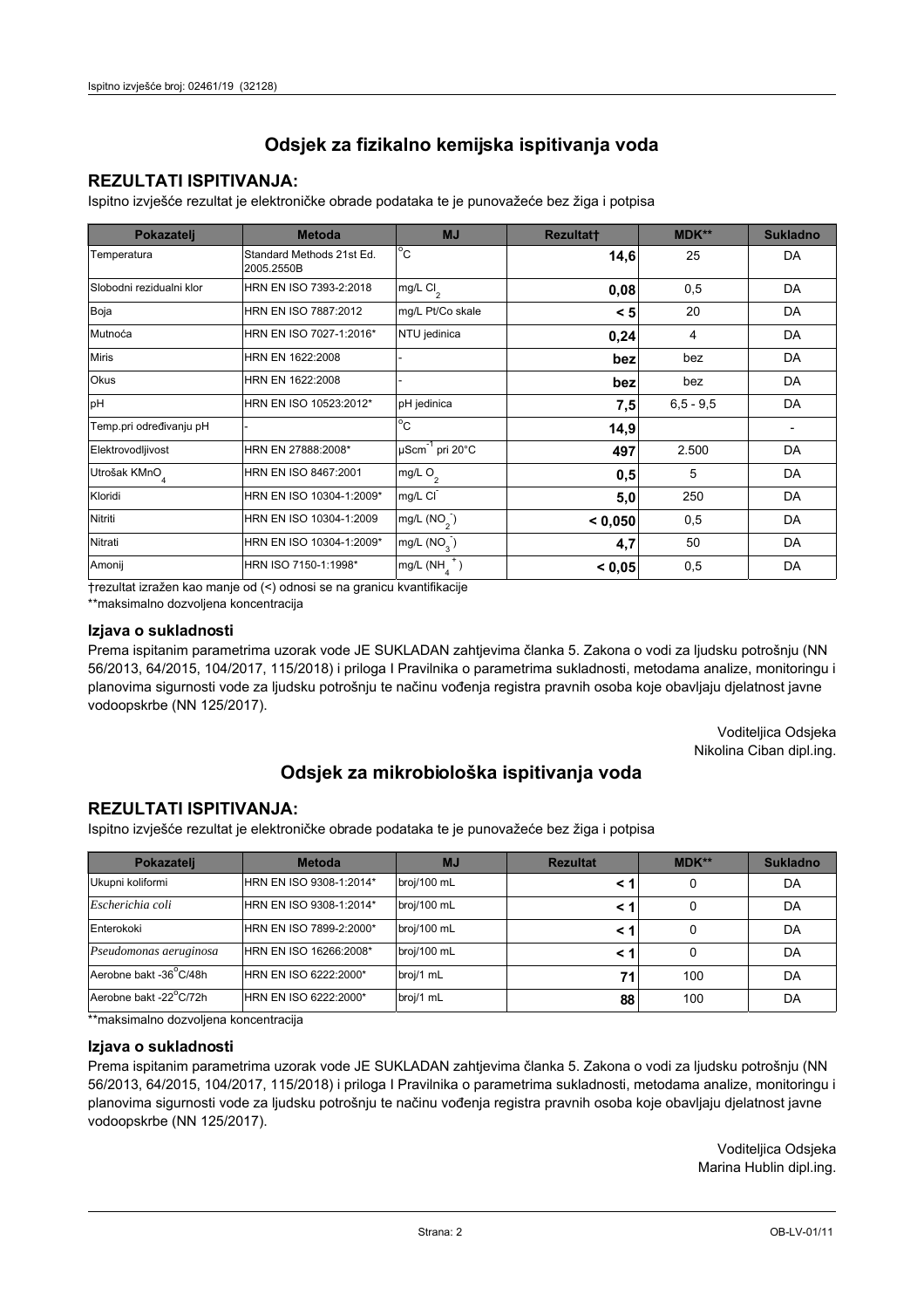



VODOOPSKRBA I ODVODNJA ZAGREBAČKE ŽUPANIJE d.o.o.-PJ SVETI IVAN ZELINA 10000 ZAGREB KOLEDOVČINA ULICA 1

Rakitje, 11.11.2019.

# **ISPITNO IZVJEŠĆE**

#### ISPITNO IZVJEŠĆE BROJ: 02462/19 (32129)

| Naziv uzorka:<br>Vrsta uzorka:                  | VODA ZA LJUDSKU POTROŠNJU<br>Javna vodoopskrba - razvodni sustav                                                                 |                                                                                                 |                   |                                                                                             |  |  |
|-------------------------------------------------|----------------------------------------------------------------------------------------------------------------------------------|-------------------------------------------------------------------------------------------------|-------------------|---------------------------------------------------------------------------------------------|--|--|
| HEO:<br>Uzorkovao:<br>Metoda                    |                                                                                                                                  | Sveti Ivan Zelina<br>Marija Vrban dipl.san.ing.<br>HRN ISO 5667-5:2011*, HRN EN ISO 19458:2008* |                   |                                                                                             |  |  |
| uzorkovanja:<br>Plan uzorkovanja: OB-LV-07/2019 |                                                                                                                                  |                                                                                                 |                   |                                                                                             |  |  |
| Uzorak uzorkovan                                |                                                                                                                                  |                                                                                                 |                   |                                                                                             |  |  |
| Vrijeme uzimanja uzorka:                        |                                                                                                                                  | 07.11.2019. 09:30                                                                               | Vrijeme dostave:  | 07.11.2019. 11:30                                                                           |  |  |
| Analiza započeta:                               |                                                                                                                                  | 07.11.2019. 11:39                                                                               | Analiza završena: | 11.11.2019. 08:34                                                                           |  |  |
| Naručitelj:                                     | VODOOPSKRBA I ODVODNJA ZAGREBAČKE ŽUPANIJE d.o.o.- PJ SVETI IVAN ZELINA<br>KOLEDOVČINA ULICA 1, 10000 ZAGREB<br>OIB: 54189804734 |                                                                                                 |                   |                                                                                             |  |  |
| Lokacija:                                       | <b>M PS PRETOKI</b>                                                                                                              |                                                                                                 |                   |                                                                                             |  |  |
|                                                 |                                                                                                                                  |                                                                                                 |                   | Vodovodom upravlja: VODOOPSKRBA I ODVODNJA ZAGREBAČKE ŽUPANIJE d.o.o.- PJ SVETI IVAN ZELINA |  |  |

KOLEDOVČINA ULICA 1, 10000 ZAGREB OIB: 54189804734

Oblik zahtjeva: Zahtjev po ugovoru

Sukladnost je izražena uz rezultate ispitivanja.

Rukovoditeljica Službe Marina Hublin dipl.ing.

#### Napomena:

- 1) Rezultati ispitivanja odnose se isključivo na ispitivani uzorak.
- 2) Ispitna izvješća se ne smiju umnožavati bez odobrenja Zavoda.
- 3) Akreditirane metode označene su zvjezdicom (\*).
- 4) Iziava o sukladnosti nije u području akreditacije.
- 5) Mjerna nesigurnost za akreditirane metode dostupna je na zahtjev.

Služba za zdravstvenu ekologiju ovlaštena je kao službeni laboratorij za obavlianie određenih analiza vode, hrane i okolišnih uzoraka u proizvodniji hrane prema rješenju Ministarstva poljoprivrede: KLASA:UP/I-322-01/18-01/36, URBROJ:525-10/0729-18-3

Služba za zdravstvenu ekologiju ovlaštena je kao službeni laboratorij za provođenie ispitivania vode za liudsku potrošniu za određene parametre prema rješenju Ministarstva zdravstva:

KLASA:UP/I-541-02/14-03/04, URBROJ:534-07-2-1-3/2-18-18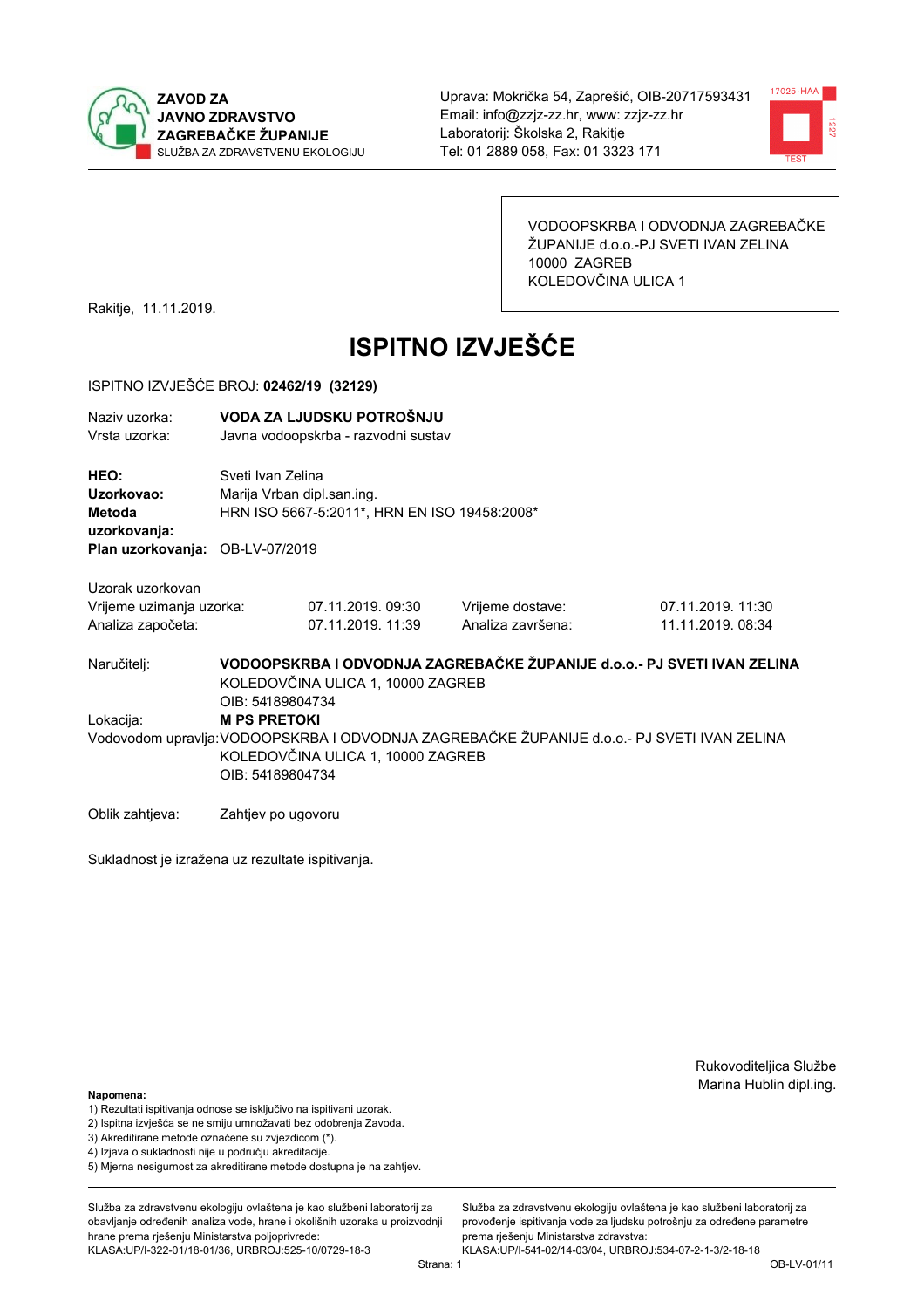## **REZULTATI ISPITIVANJA:**

Ispitno izviešće rezultat je elektroničke obrade podataka te je punovažeće bez žiga i potpisa

| Pokazatelj                | <b>Metoda</b>                           | <b>MJ</b>               | <b>Rezultatt</b> | MDK**         | <b>Sukladno</b> |
|---------------------------|-----------------------------------------|-------------------------|------------------|---------------|-----------------|
| Temperatura               | Standard Methods 21st Ed.<br>2005.2550B | $^{\circ}$ C            | 14,2             | 25            | DA              |
| Slobodni rezidualni klor  | HRN EN ISO 7393-2:2018                  | $mg/L$ Cl <sub>2</sub>  | 0,07             | 0,5           | DA              |
| Boja                      | HRN EN ISO 7887:2012                    | mg/L Pt/Co skale        | < 5              | 20            | DA              |
| Mutnoća                   | HRN EN ISO 7027-1:2016*                 | NTU jedinica            | 0,91             | 4             | DA              |
| <b>Miris</b>              | HRN EN 1622:2008                        |                         | bez              | bez           | DA              |
| Okus                      | HRN EN 1622:2008                        |                         | bez              | bez           | DA              |
| pH                        | HRN EN ISO 10523:2012*                  | pH jedinica             | 7,6              | $6, 5 - 9, 5$ | DA              |
| Temp.pri određivanju pH   |                                         | $^{\circ}$ C            | 14,9             |               |                 |
| Elektrovodljivost         | HRN EN 27888:2008*                      | µScm-1 pri 20°C         | 491              | 2.500         | DA              |
| Utrošak KMnO <sub>4</sub> | HRN EN ISO 8467:2001                    | mg/L O <sub>2</sub>     | < 0.5            | 5             | DA              |
| Kloridi                   | HRN EN ISO 10304-1:2009*                | mg/L CI                 | 6,9              | 250           | DA              |
| Nitriti                   | HRN EN ISO 10304-1:2009                 | mg/L $(NO2)$            | < 0.050          | 0,5           | DA              |
| Nitrati                   | HRN EN ISO 10304-1:2009*                | mg/L (NO <sub>3</sub> ) | 7,9              | 50            | DA              |
| Amonij                    | HRN ISO 7150-1:1998*                    | mg/L (NH                | < 0,05           | 0,5           | DA              |

trezultat izražen kao manje od (<) odnosi se na granicu kvantifikacije

\*\*maksimalno dozvoljena koncentracija

#### Izjava o sukladnosti

Prema ispitanim parametrima uzorak vode JE SUKLADAN zahtievima članka 5. Zakona o vodi za ljudsku potrošnju (NN 56/2013, 64/2015, 104/2017, 115/2018) i priloga I Pravilnika o parametrima sukladnosti, metodama analize, monitoringu i planovima sigurnosti vode za ljudsku potrošnju te načinu vođenja registra pravnih osoba koje obavljaju djelatnost javne vodoopskrbe (NN 125/2017).

> Voditeljica Odsjeka Nikolina Ciban dipl.ing.

## Odsjek za mikrobiološka ispitivanja voda

### **REZULTATI ISPITIVANJA:**

Ispitno izvješće rezultat je elektroničke obrade podataka te je punovažeće bez žiga i potpisa

| Pokazatelj             | <b>Metoda</b>           | <b>MJ</b>   | <b>Rezultat</b> | <b>MDK**</b> | <b>Sukladno</b> |
|------------------------|-------------------------|-------------|-----------------|--------------|-----------------|
| Ukupni koliformi       | HRN EN ISO 9308-1:2014* | broj/100 mL |                 | 0            | DA              |
| Escherichia coli       | HRN EN ISO 9308-1:2014* | broj/100 mL | < 1             | 0            | DA              |
| Enterokoki             | HRN EN ISO 7899-2:2000* | broj/100 mL | < 1             | 0            | DA              |
| Pseudomonas aeruginosa | HRN EN ISO 16266:2008*  | broj/100 mL | < 1             | 0            | DA              |
| Aerobne bakt -36 C/48h | HRN EN ISO 6222:2000*   | broj/1 mL   | 10              | 100          | DA              |
| Aerobne bakt -22°C/72h | HRN EN ISO 6222:2000*   | broj/1 mL   | 81              | 100          | DA              |

\*\*maksimalno dozvoljena koncentracija

#### Izjava o sukladnosti

Prema ispitanim parametrima uzorak vode JE SUKLADAN zahtjevima članka 5. Zakona o vodi za ljudsku potrošnju (NN 56/2013, 64/2015, 104/2017, 115/2018) i priloga I Pravilnika o parametrima sukladnosti, metodama analize, monitoringu i planovima sigurnosti vode za ljudsku potrošnju te načinu vođenja registra pravnih osoba koje obavljaju djelatnost javne vodoopskrbe (NN 125/2017).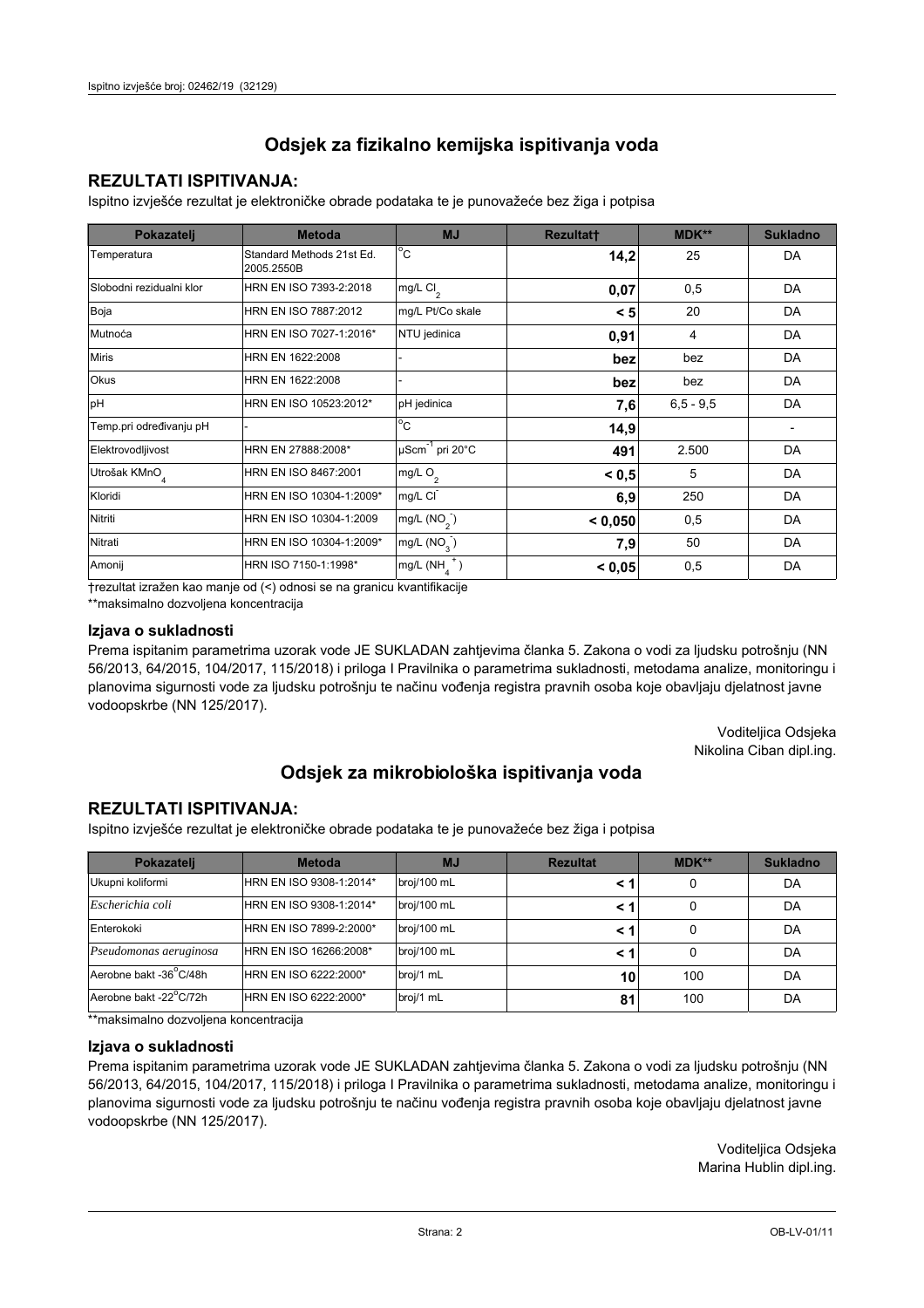



VODOOPSKRBA I ODVODNJA ZAGREBAČKE ŽUPANIJE d.o.o.-PJ SVETI IVAN ZELINA 10000 ZAGREB KOLEDOVČINA ULICA 1

Rakitje, 11.11.2019.

# **ISPITNO IZVJEŠĆE**

#### ISPITNO IZVJEŠĆE BROJ: 02463/19 (32130)

| Naziv uzorka: | VODA ZA LJUDSKU POTROŠNJU    |
|---------------|------------------------------|
| Vrsta uzorka: | Javna vodoopskrba - spremnik |

HEO: Sveti Ivan Zelina Uzorkovao: Marija Vrban dipl.san.ing. Metoda HRN ISO 5667-5:2011\*, HRN EN ISO 19458:2008\* uzorkovanja: Plan uzorkovanja: OB-LV-07/2019

Uzorak uzorkovan

| Vrijeme uzimanja uzorka: | 07.11.2019. 10:00 | Vrijeme dostave:  | 07.11.2019. 11:30 |
|--------------------------|-------------------|-------------------|-------------------|
| Analiza započeta:        | 07.11.2019. 11:40 | Analiza završena: | 11.11.2019. 08:34 |

VODOOPSKRBA I ODVODNJA ZAGREBAČKE ŽUPANIJE d.o.o. - PJ SVETI IVAN ZELINA Naručitelj: KOLEDOVČINA ULICA 1, 10000 ZAGREB OIB: 54189804734 Lokacija: **PSARJEVO II- GUŠTOVIĆI** Vodovodom upravlja: VODOOPSKRBA I ODVODNJA ZAGREBAČKE ŽUPANIJE d.o.o.- PJ SVETI IVAN ZELINA KOLEDOVČINA ULICA 1, 10000 ZAGREB OIB: 54189804734

Oblik zahtjeva: Zahtjev po ugovoru

Sukladnost je izražena uz rezultate ispitivanja.

Rukovoditeljica Službe Marina Hublin dipl.ing.

#### Napomena:

- 1) Rezultati ispitivanja odnose se isključivo na ispitivani uzorak.
- 2) Ispitna izvješća se ne smiju umnožavati bez odobrenja Zavoda.
- 3) Akreditirane metode označene su zvjezdicom (\*).
- 4) Iziava o sukladnosti nije u području akreditacije.
- 5) Mjerna nesigurnost za akreditirane metode dostupna je na zahtjev.

Služba za zdravstvenu ekologiju ovlaštena je kao službeni laboratorij za obavlianie određenih analiza vode, hrane i okolišnih uzoraka u proizvodniji hrane prema rješenju Ministarstva poljoprivrede: KLASA:UP/I-322-01/18-01/36, URBROJ:525-10/0729-18-3

Strana: 1

Služba za zdravstvenu ekologiju ovlaštena je kao službeni laboratorij za provođenie ispitivania vode za liudsku potrošniu za određene parametre prema riešenju Ministarstva zdravstva: